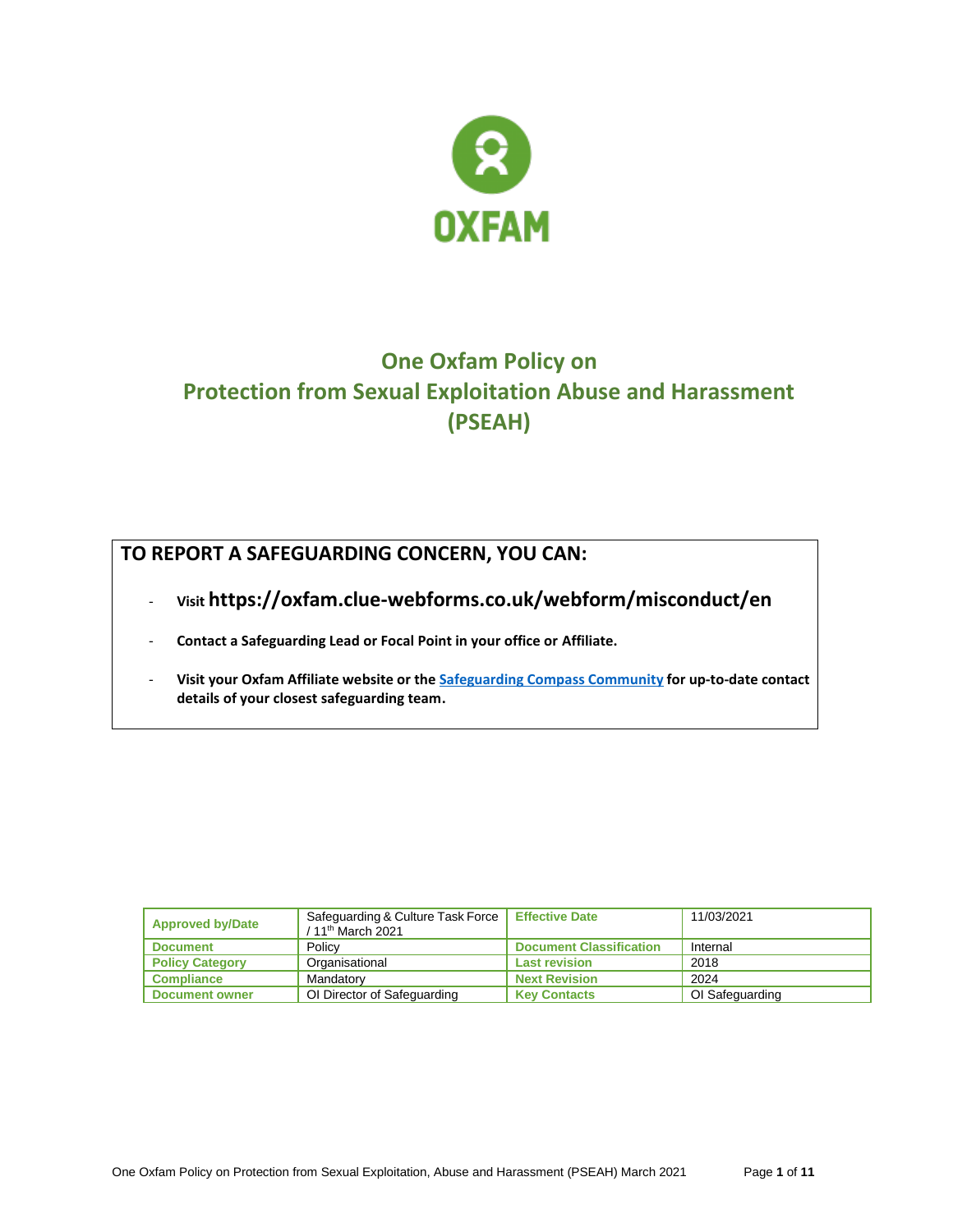# **TABLE OF CONTENTS**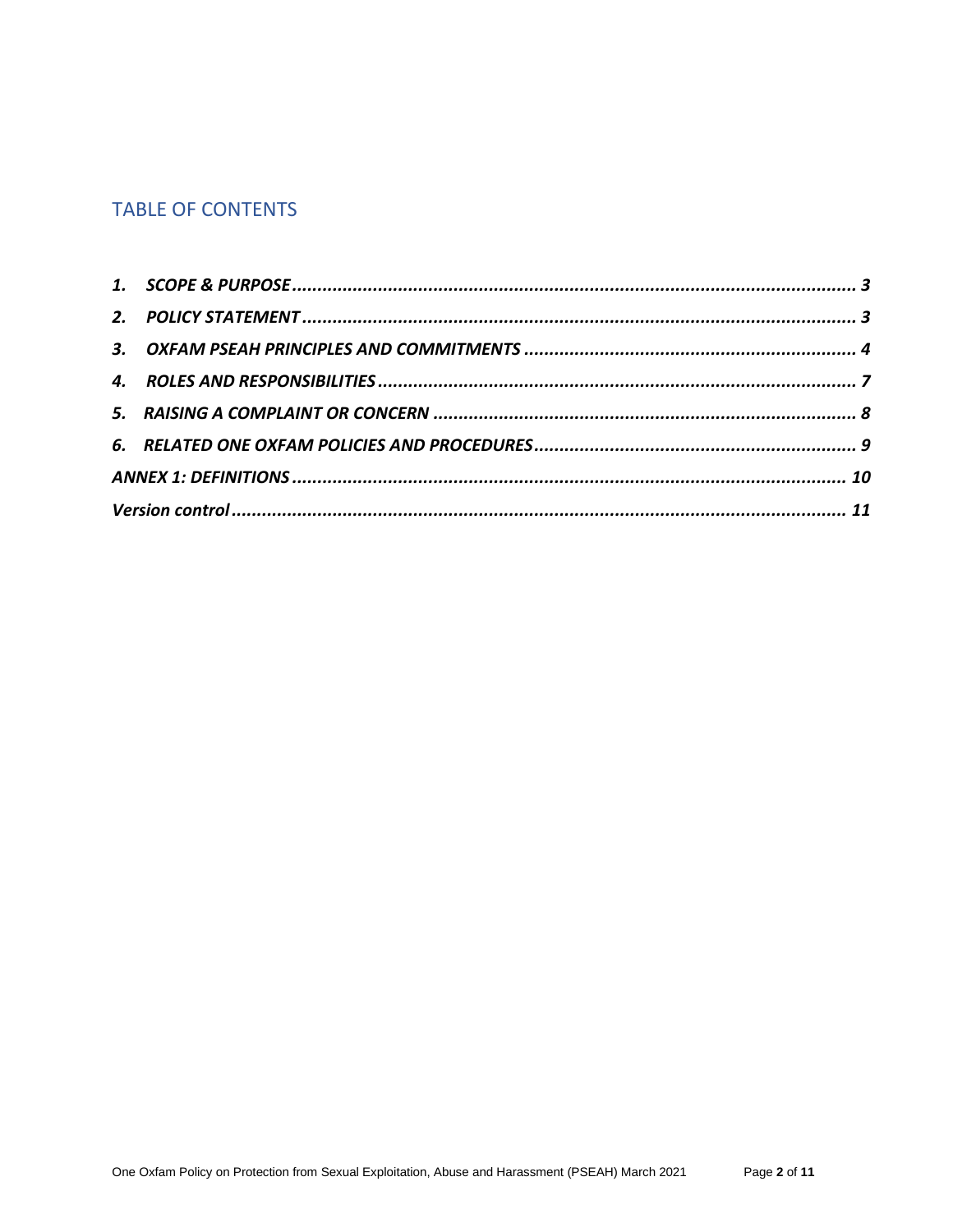### <span id="page-2-0"></span>**1. SCOPE & PURPOSE**

This policy applies globally to all Oxfam Employees and Related Personnel<sup>1</sup> both during and outside normal working hours, including Oxfam International, Affiliate HQs, Regional platforms and Country programs. Except in countries where the following policy contravenes local legislation, in these cases, local legislation will only apply where it prescribes stricter measures than this Policy, in line with Oxfam's adherence to a Human Rights standards and with guidance from the [Affiliate equivalent to Safeguarding Team and the Head of HR]. Oxfam policy will apply in the event that it is more stringent than local legislation.

This policy sets out Oxfam's approach to preventing and addressing sexual exploitation, abuse and harassment (PSEAH). This includes:

- Our commitments to prevent SEAH and to ensure effective action is taken when problems occur;
- Principles upon which we will base our decision making and actions;
- Our expectations of all those who work on behalf of Oxfam.

### <span id="page-2-1"></span>**2. POLICY STATEMENT**

Oxfam has a zero-tolerance policy towards inaction against sexual harassment, exploitation, and abuse. At Oxfam, we believe all people have a right to live their lives free from sexual violence and any abuse of power regardless of age, gender, sexuality, sexual orientation, disability, religion or ethnic origin. We recognise that there are unequal power dynamics across the organisation and in relation to those we serve, and that we face risk of some people exploiting their position of power for personal gain. Oxfam will not tolerate its employees, volunteers, consultants, partners or any other representative associated with the delivery of its work carrying out any form of sexual harassment, sexual exploitation or sexual abuse. Oxfam commits to supporting survivors, improving safeguarding capacity, reporting, investigating, responding to, and preventing sexual harassment and sexual exploitation and abuse.

Affiliate Safeguarding *(SG)* Leads and Teams will use this Policy in conjunction with relevant laws (including criminal, employment and privacy for example), duty of care and to make decisions about how to respond to any complaints and concerns raised. For further advice, please contact your affiliate's SG Lead *(see Annex 2 for Affiliate specific channels)* or local SG Focal point.

*Note: This policy is named in line with the internationally used and recognised term 'PSEA'; however, it covers sexual harassment as well as sexual exploitation and abuse (SEAH). This policy does not form part of an employees' terms and conditions of employment and may be subject to change at the discretion of management. Other related policies include One Oxfam Code of Conduct (2017), One Oxfam Survivor Support Policy (under review) and One Oxfam Child Safeguarding Policy, the One Oxfam Safeguarding Case Management SOP, One Oxfam Youth Safeguarding Policy and One Oxfam Digital Safeguarding Policy. Oxfam's Safeguarding Policies can be found here: https://www.oxfam.org/en/what-wedo/about/safeguarding* or on [Compass](https://compass.oxfam.org/communities/safeguarding-community/wiki/one-oxfam-safeguarding-documents) as multi-language versions.

*<sup>1</sup> This policy will apply even in the event that it is more rigorous than local laws. In countries where this policy contravenes with the local legislation, this must be taken into account with quidance from the respective affiliate Headquarters. Oxfam Employees and Related Personnel includes anyone with a contractual link to Oxfam, including interns, volunteers, consultants, partners, sub-grantees, etc. See Annex I for further information.*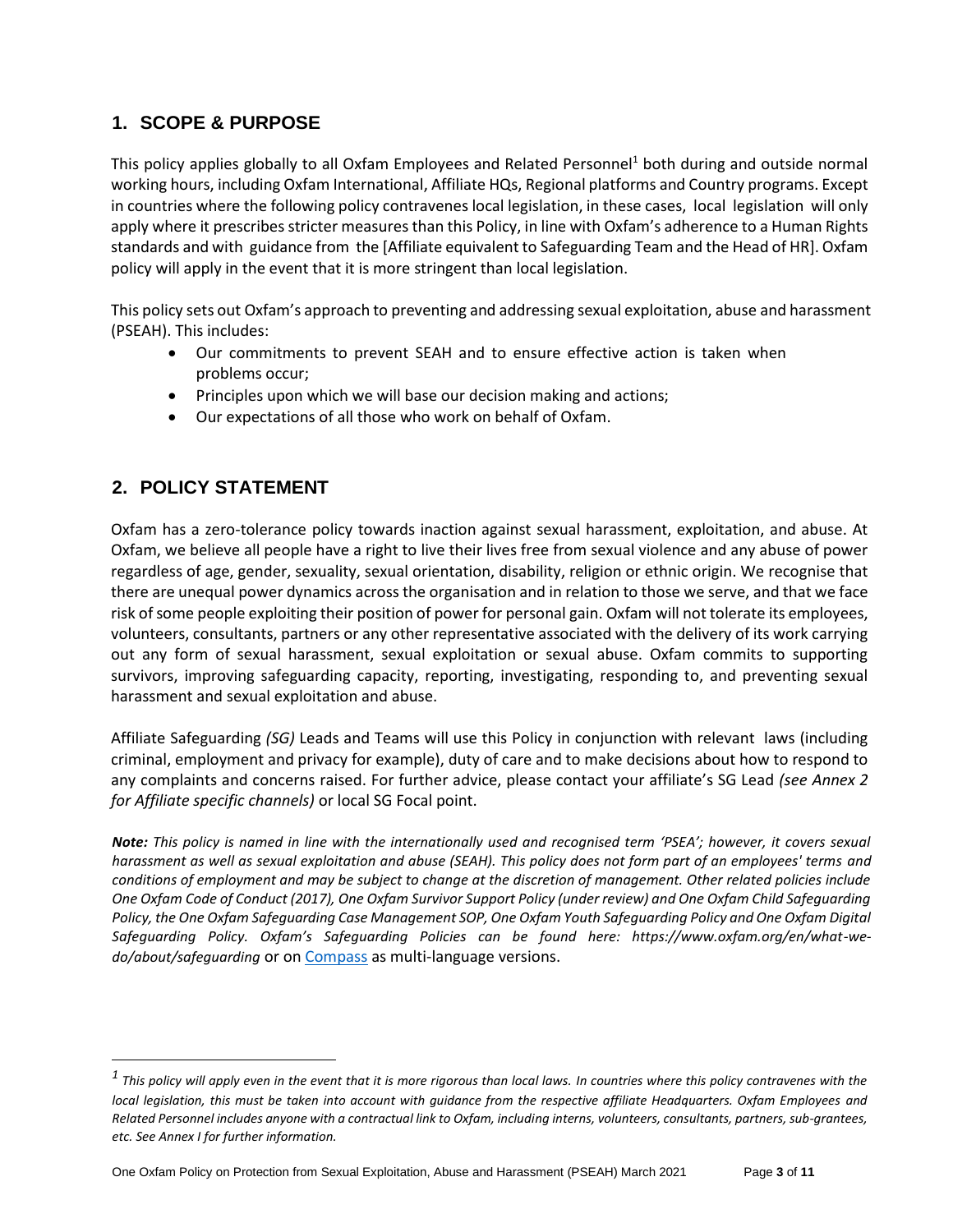### <span id="page-3-0"></span>**3. OXFAM PSEAH PRINCIPLES AND COMMITMENTS**

Oxfam is committed to achieving full, ongoing implementation of the Six Core Principles relating to Sexual Exploitation and Abuse by the Inter-Agency Standing Committee (IASC) Working Group on Prevention and Response to Sexual Exploitation and Abuse, the Inter-Agency Standing Committee Minimum Operating Standards on PSEA and the Core Humanitarian Standard on Quality and Accountability.

### **3.1 Oxfam's Core Principles on PSEAH<sup>2</sup>**

- Sexual exploitation and abuse by Oxfam Employees and Related Personnel constitute acts of gross misconduct and are, therefore, grounds for termination of employment or contract/agreement. Sexual harassment by Oxfam Employees and Related Personnel is grounds for disciplinary action up to and including dismissal.

Sexual activity with children (persons under the age of 18) is prohibited regardless of the age of the majority or age of consent locally. Mistaken belief in the age of the child is not a . [https://www.oxfam.org/en/what-we-do/about/safeguarding]

Exchange of money, employment, goods, or services for sex, including sexual favours or other forms of humiliating, degrading or exploitative behaviour by Oxfam Employees and Related Personnel is prohibited at all times.<sup>3</sup> This includes buying sex or the exchange of assistance that is due to programme participants.

- Sexual relationships between Oxfam Employees or Related Personnel and community members we work with are forbidden. Given the contexts where Oxfam operates, such relationships may be based on inherently unequal power dynamics and may undermine the credibility and integrity of Oxfam's relief and development work. Oxfam Employees and Related Personnel must declare any previously existing relationships with community members we work with to their line managers or HR focal point.

- Where an Oxfam Employee or Related Personnel develops concerns or suspicions regarding sexual abuse or exploitation or sexual harassment by a fellow worker, whether in Oxfam or not, he or she must immediately report such concerns via the established reporting mechanisms (see Section 5).

- Oxfam Employees and Related Personnel are obliged to create and maintain an environment that prevents sexual exploitation, abuse and harassment and any form of child abuse<sup>4</sup> and promotes the implementation of this Policy. Oxfam Managers at all levels have particular responsibilities to support and develop systems, which maintain this environment.

### **3.2 Oxfam's Commitments**

Oxfam is dedicated to fulfilling the following commitments to prevent and respond to sexual exploitation, abuse and harassment (SEAH) as highlighted in the six Core Principles above.

### **a. Safe, Respectful and Inclusive Organisational Culture:**

Oxfam will make every effort to create and maintain a safe, equitable, and inclusive organisational culture where all those who work for and with Oxfam as well as those in the communities where Oxfam operates are treated with dignity and their rights and voices are heard and respected. This entails applying Oxfam's gender justice and feminist working principles that include power sharing. This will present us with opportunities to

*<sup>2</sup> The six Core Principles are from the UN Secretary-General's Bulletin on Special Measures for Protection from Sexual* 

*Exploitation and Abuse (ST/SGB/2003/13). They have been modified by Oxfam to refer to sexual harassment and "Oxfam Employees and Related Personnel*".

*<sup>3</sup>* Oxfam's Code of Conduct strictly prohibits the exchange of sex for money. Oxfam does not make judgment against individuals who participate in selling sex in exchange for money or something else such as gifts or material support ("transactional sex"). However, Oxfam has banned buying sex in order to prevent sexual exploitation and abuse from occurring.

<sup>&</sup>lt;sup>4</sup> Please see the **One Oxfam Child Safeguarding Policy**, which provides additional focus on SEAH relating to children.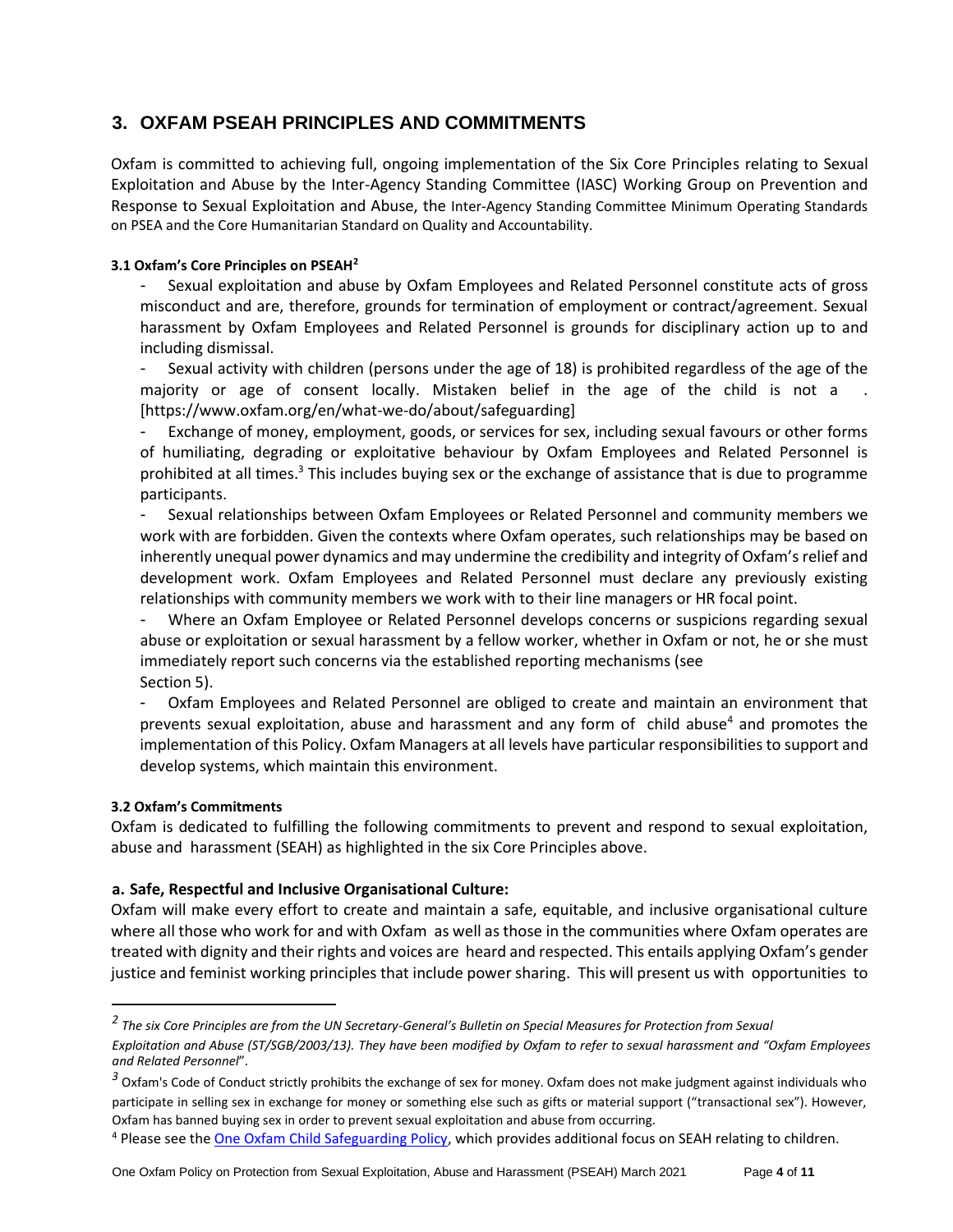discuss and reflect on emerging themes with a diverse pool of stakeholders ("nothing about us without us"), that will lead to robust prevention and response work to SEAH, offering support to survivors, and holding those responsible for sexual exploitation abuse or harassment, to account.

### **b. Reporting SEAH:**

- Ensure that we have multiple channels for Oxfam Employees, Related Personnel, community members we work with, and others to safely report sexual exploitation and abuse and sexual harassment. These channels should be designed in consultation with local communities and staff to ensure that they are safe and accessible.

- Ensure that everyone who works on behalf of Oxfam and those we serve have information about how to access these safe reporting channels, including messaging that is suitable for children and people of other diversities. This should include posting reporting procedures in local languages and regularly explaining these channels.

- Provide training and information to all Oxfam Employees and Related Personnel, particularly focal points for receiving complaints, to ensure they understand their obligations and how to discharge their duties should they receive a complaint. A particular emphasis should be made on confidentiality.

- Abide by the external reporting requirement of the Standard Operating Procedure for Misconduct Reporting. Only staff with delegated authority can report to external donor and regulatory authorities. Survivors/Victims have the right to report directly to regulatory authorities within their country. Oxfam will assist survivors/victims in making a report if they request this.

### **c. Responding to SEAH Reports:**

Oxfam will respond in a professional and timely manner to all concerns or allegations of sexual exploitation, abuse or harassment. For more information on this, please refer to the One Oxfam Case Management SOP. <sup>5</sup> *(NOTE: Link can be viewed only internally by Oxfam staff).*

All concerns or allegations will always be taken seriously, and investigated and acted upon where appropriate, in line with our safeguarding principles listed below.

- **Survivor Centred Approach:** A survivor-centred approach creates a supportive environment in which the survivor's rights and wishes are respected, prioritised, their safety is ensured, and they are treated with dignity and respect. A survivor-centred approach is based on the following guiding principles:

o Safety: The safety and security of the survivor and her/his children is the primary consideration.

o Confidentiality: Survivors have the right to choose to whom they will or will not tell their story, and information should only be shared with the informed consent of the survivor. Although there may be instances where an imminent threat of harm to a child or someone else may override confidentiality.

o Respect: All actions taken should be guided by respect for the choices, wishes, rights and dignity of the survivor. The role of safeguarding teams is to facilitate recovery and provide resources to aid the survivor.

o Non-discrimination: Survivors should receive equal and fair treatment regardless of their age, gender, race, religion, nationality, ethnicity, sexual orientation or any other characteristic.

- **Robust and accountable case management:** All allegations of SEAH, and subsequent follow-up, will be documented in a secure and confidential database to ensure accountability. The report will be officially

 $5$  The folder with all language resources within i[s here](https://oxfam.box.com/s/lthcelnedfl6qix5uv6uk7k36zvfb57z).

Please note that the English sub-folder has the SOP, the case management video, the FAQ, the poster and the process flowchart also available., This can be found [here](https://oxfam.box.com/s/lc5o5jt9h8q7xsu4jqcpm990da6n1fov)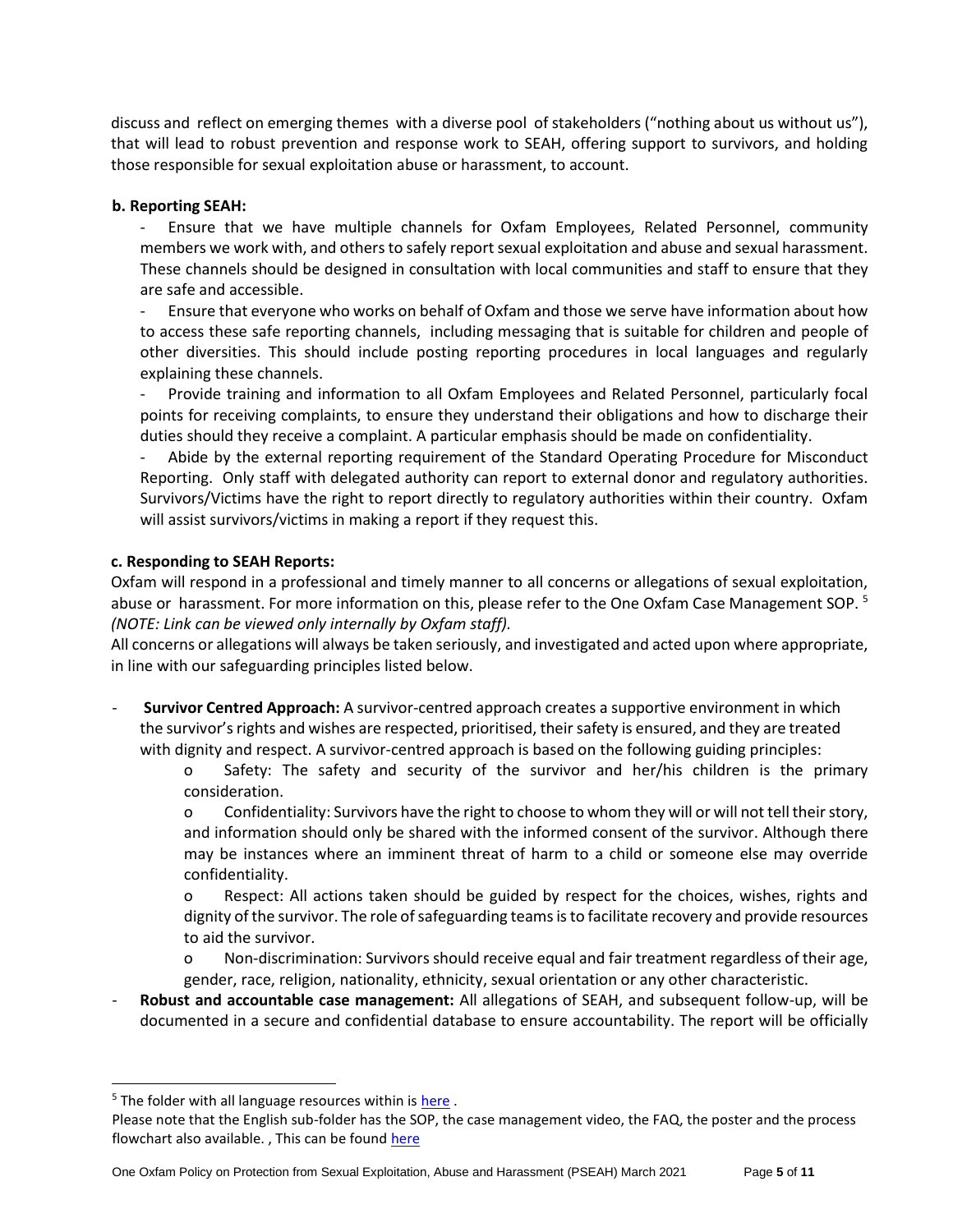acknowledged within 24 hours, and a safeguarding team will convene a case conference to assess immediate risks and next steps within 72 hours.

- **Investigations:** Oxfam will carry out independent, safe, and discreet investigations, through trained investigators working with Oxfam's Safeguarding Teams, recognising the rights of and duty of care to everyone involved, including complainant and/or survivor, witnesses and subject of complaint (SoC).
- **Accountable decision-making:** Oxfam will take swift and appropriate action against Oxfam Employees and Related Personnel who are found to have committed SEAH. This may include administrative or disciplinary action, and/or referral to the relevant local authorities if appropriate and safe to do so. An independent and gender representative decision making panel will be assigned in every investigation to ensure impartiality, transparency, and accountability (e.g. for country cases the panel may include people from outside of country). The decision making process will be subject to scrutiny by relevant SG leads and/or advisors.
- **Survivor Support:** Survivors of SEAH are entitled to specialised support services. Oxfam commits to refer survivors to competent support services as appropriate and available and according to the wants and the needs of the survivor. Support may include specialist psychosocial support such as counselling, medical assistance, legal counselling and access to Oxfam's Employee Assistance Programmes (where available). Assistance will be made available regardless of whether a formal internal response is carried out (such as an internal investigation).

#### **d. Embedding PSEAH into Oxfam work**

- **Safer Recruitment:** In compliance with applicable laws, Oxfam is committed to prevent perpetrators of SEAH from being hired, (re)hired or (re)deployed. Managers and Human Resource teams will ensure robust recruitment screening processes (e.g. pre-screening using Criminal History Checks or similar) for all personnel, including employees, volunteers, consultants and other representatives. As part of this, all application forms, interviews and references must address Safeguarding and equality requirements and attitudes.

- **Safe Partnership Agreements:** Oxfam will ensure that, when engaging in partnerships, sub-grant or sub-recipient agreements, these agreements: (i) incorporate this Policy as an attachment; (ii) include the appropriate language requiring such contracting entities and individuals, and their employees and volunteers to abide by a Code of Conduct that is pursuant to the standards of this Policy; and (iii) expressly state that the failure of those entities or individuals, as appropriate, to take preventive measures against sexual exploitation and abuse and sexual harassment, to investigate and report allegations thereof, or to take corrective actions when SEAH has occurred, shall constitute grounds for Oxfam to terminate such agreements. (iv) Oxfam will include assessments on partner capacity including existing Safeguarding policies, procedures and training and where not in place, will provide the capacity building and support as part of entering in to any new partnership.

- **Staff and partner training<sup>6</sup>:** Oxfam Employees and Related Personnel must receive as part of their induction trainings on PSEAH and Safeguarding when they join Oxfam, including a briefing on Oxfam's policies and values, the Code of Conduct, information about how to report concerns, and advice about where to seek further information about safeguarding and safer practices across the organisation. Anyone working directly with community members on behalf of Oxfam must receive additional training on how to receive complaints and handle them in a safe and confidential manner.

*<sup>6</sup>* For employees, mandatory training programs (including Gender Justice and Safeguarding) are available on the Oxfam Learning Platform[. https://elearning.oxfam.org/course/index.php?categoryid=125](https://elearning.oxfam.org/course/index.php?categoryid=125)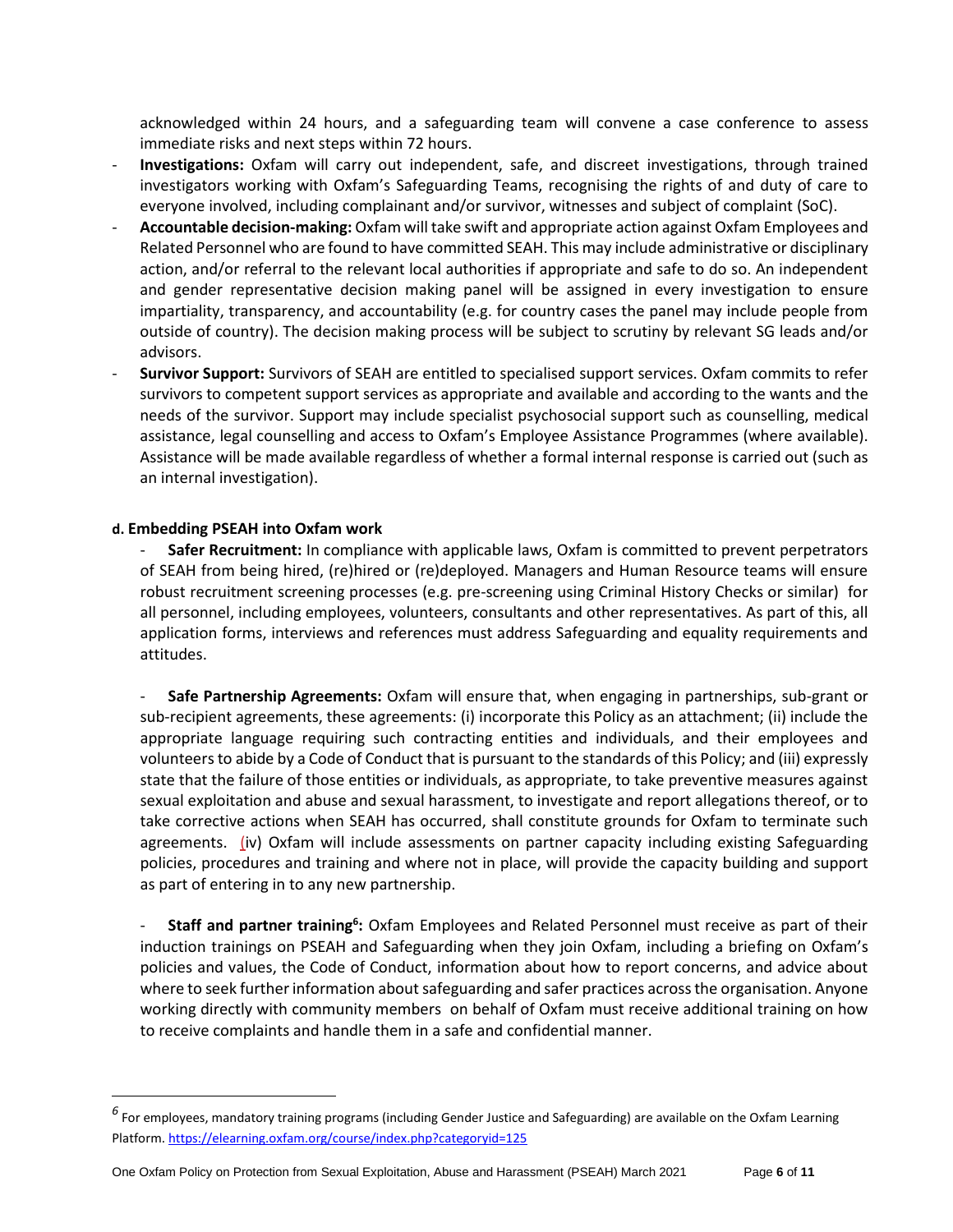- **Accountability to the Communities we work with**: Oxfam commits to promoting accountability towards individuals and the communities where we work by: (i) being transparent about Oxfam programming, activities, and services they are entitled to; (ii) raising awareness about Oxfam's Code of Conduct, safeguarding policies, and reporting channels; (iii) actively seeking feedback from communities on Oxfam's work, individual behaviours, and complaints; and (iv) presenting feedback to communities on what changes have been made resulting from community feedback – ideally by a senior Oxfam representative. The above steps should occur regularly throughout the lifecycle of the programme or activity.

- **Safe Programming:** Oxfam Employees and Related Personnel are required to take proactive measures to avoid causing inadvertent harm to civilians, contribute to actively reduce existing threats and ensure programmes are conflict sensitive. This includes embedding good practice and SEAH prevention measures throughout the programme and project cycle, including project design, grant proposals, assessments, complaints and feedback mechanisms, and monitoring and evaluation.

### <span id="page-6-0"></span>**4. ROLES AND RESPONSIBILITIES**

- **All Oxfam Employees and Related-Personnel:** Everyone who works on behalf of Oxfam is required to report any suspicions or incidences of SEAH of others (see section 5 below). Failure to report to a relevant person suspicion of SEAH relating to someone else is a breach of Oxfam's policy, and could lead to disciplinary action being taken against employees and the termination of Oxfam's relationship with nonemployees. There is no obligation for an individual to report any incident that has happened to them.

- **Trustees and Directors:** Oxfam Directors and Trustees, hold overall accountability for this policy and its implementation.

- **Oxfam Affiliate's Executive Director:** Each Oxfam Affiliate's ED is responsible for the application of this policy within their own affiliate.

- **SG Focal Points:** Provide support to prevent and respond to SEAH alongside their substantive roles. Raising awareness and promoting best practices by receiving concerns, supporting survivors and reporting concerns in a confidential manner within their Affiliate channel.

- **SG Leads/Advisors:** Provide support to Focal Points, staff and programmes to prevent and respond to SEAH. Raising awareness, conducting training and promoting best practices, as well as receiving concerns, conducting referrals to specialized services and supporting investigations. SG Leads/SG Teams/Advisors and senior management should offer further support to help implement this policy.

- **Managers:** Responsible for promoting awareness of this policy with people they manage and for supporting/developing systems that create and maintain a safe working environment. This also includes the responsibility for ensuring that all staff and Related Personnel receive regular PSEAH trainings, with a particular emphasis on staff who are in direct contact with the people we serve. Managers should prioritize PSEAH awareness raising for themselves and their divisions, individual departments or teams, and provide budget lines for some activities.

- **Program Teams:** Consult with communities with whom we work *(in a safe, accessible, and culturally appropriate way)*, to ensure that community members and those working on behalf of Oxfam are familiar with Oxfam's Code of Conduct, how to raise complaints and concerns, and that Oxfam will take action when this happens. Programme Teams should also clearly explain what goods and/or services the community members are entitled to and how they are selected.

SG leads from affiliates and OI Safeguarding Director are responsible for reviewing and updating this policy annually. This will be in line with legislative and organisational developments, feedback and lessons learned.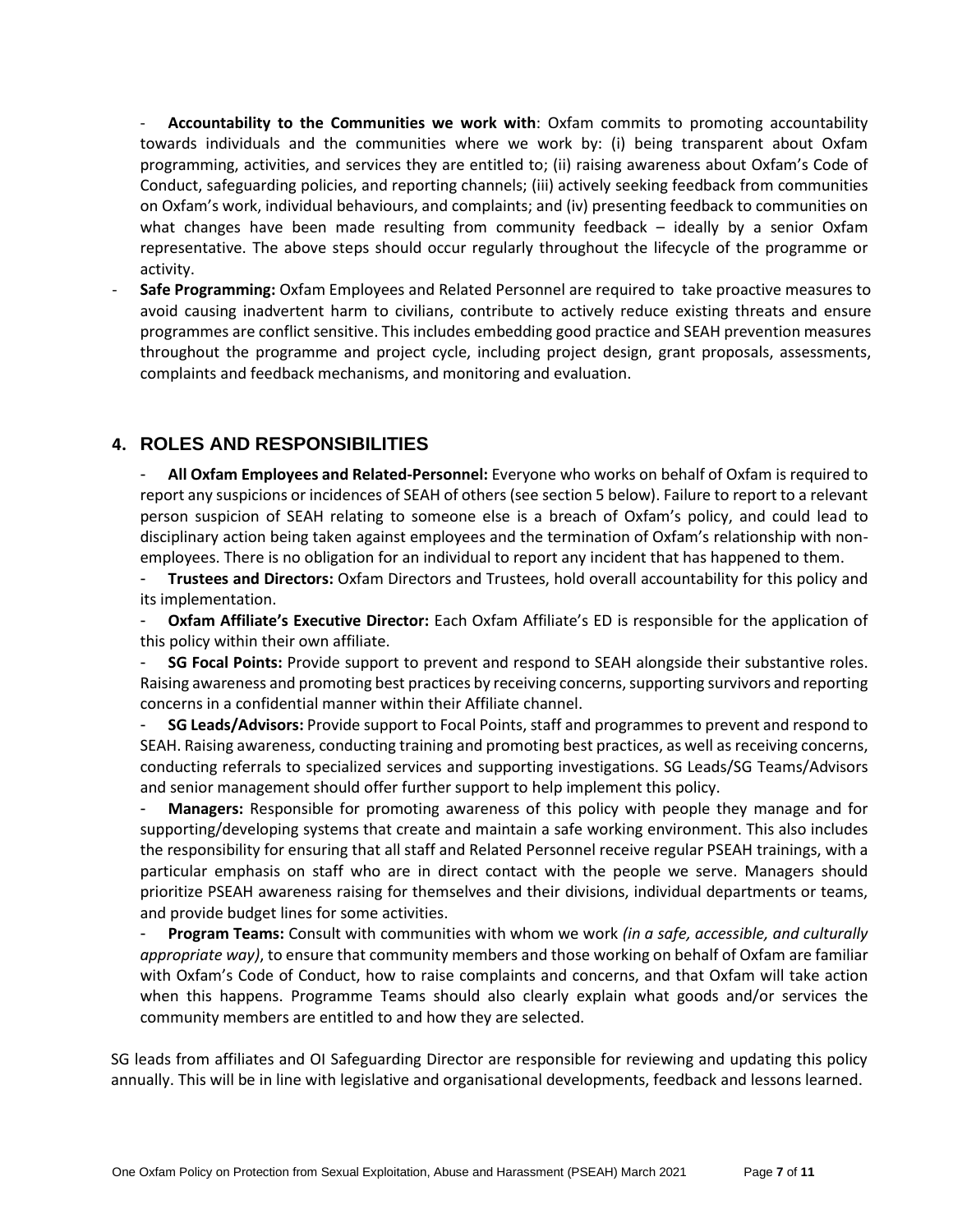#### <span id="page-7-0"></span>**5. RAISING A COMPLAINT OR CONCERN**

### **TO REPORT A SAFEGUARDING CONCERN, YOU CAN:**

- **Visit https://oxfam.clue-webforms.co.uk/webform/misconduct/en**
- **Contact a Safeguarding Lead or Focal Point in your office or Affiliate**
- **Visit your Oxfam affiliate website or th[e Safeguarding Compass Community](https://compass.oxfam.org/communities/safeguarding-community/wiki/reporting-safeguarding-concern) for up to date contact details of your closest safeguarding team**

Oxfam Employees and Related Personnel have a responsibility to report any suspicion or concern of SEAH. Any individual can raise a concern/complaint to Oxfam about an incident they have experienced, witnessed, or heard about concerning an Oxfam staff member or partner (suppliers, partners, contractor, etc.) without fear of retribution. The relevant Affiliate's Safeguarding Lead will then take the complaint forward, in line with the One Oxfam Case Management SOP [here.](https://oxfam.box.com/s/6qjy15neluckc4d2zjf2vcfoqoyj2dt5)

Unless specifically requested to confidentially support investigations led by qualified Safeguarding investigators, , Oxfam Employees and Related Personnel *must not* investigate allegations or suspicions themselves. Investigations are carried out by professional / trained investigators with experience in the field of SEAH. Decisions about a case concerning a child should be made in conjunction with their parent/ guardian wherever possible.

#### **5.1 Reporting Channels**

Anyone (including members of the community Oxfam works with) can raise a concern or make a complaint to Oxfam about something they have experienced or witnessed without fear of retribution. You can do this verbally or in writing to your country team or Executing/Home Affiliate's Safeguarding Focal Point, Safeguarding Team or using the whistleblowing helpline service. Please see information provided at the top of this page for further guidance. If your Employing Affiliate does not have a Safeguarding Team, a dedicated whistleblowing helpline, if you do not wish to use the online webform for reporting, or if you simply prefer, you can use either of these email addresses:

[SpeakUp@oxfam.org.uk](mailto:SpeakUp@oxfam.org.uk) Or [Safeguarding@oxfam.org.uk](mailto:Safeguarding@oxfam.org.uk)

which is available to all Oxfam Affiliates and country teams. Employees can also choose to raise concerns with their Line Manager or Human Resources team member.

### **5.2 Confidentiality**

Complaints can be made anonymously. Every effort will be made to maintain confidentiality throughout the complaints process. Information that identifies individuals involved in a complaint will be limited to personnel with the absolute need to have such information and will not be shared further without obtaining the informed consent of the survivor, except if someone's life is at risk, a child is at risk, or as required by law in consultation with legal counsel and where safe to do so.

Non-identifying information will be shared as per donor and regulatory body reporting requirements.

Staff involved in the complaints process will be made aware of the importance of maintaining confidentiality and may be asked to sign a confidentiality agreement. Employees who breach confidentiality may be subject to disciplinary action up to and including termination of employment, and others who work with Oxfam may have their relationship with Oxfam terminated. In some cases, such breaches may constitute breaking the law.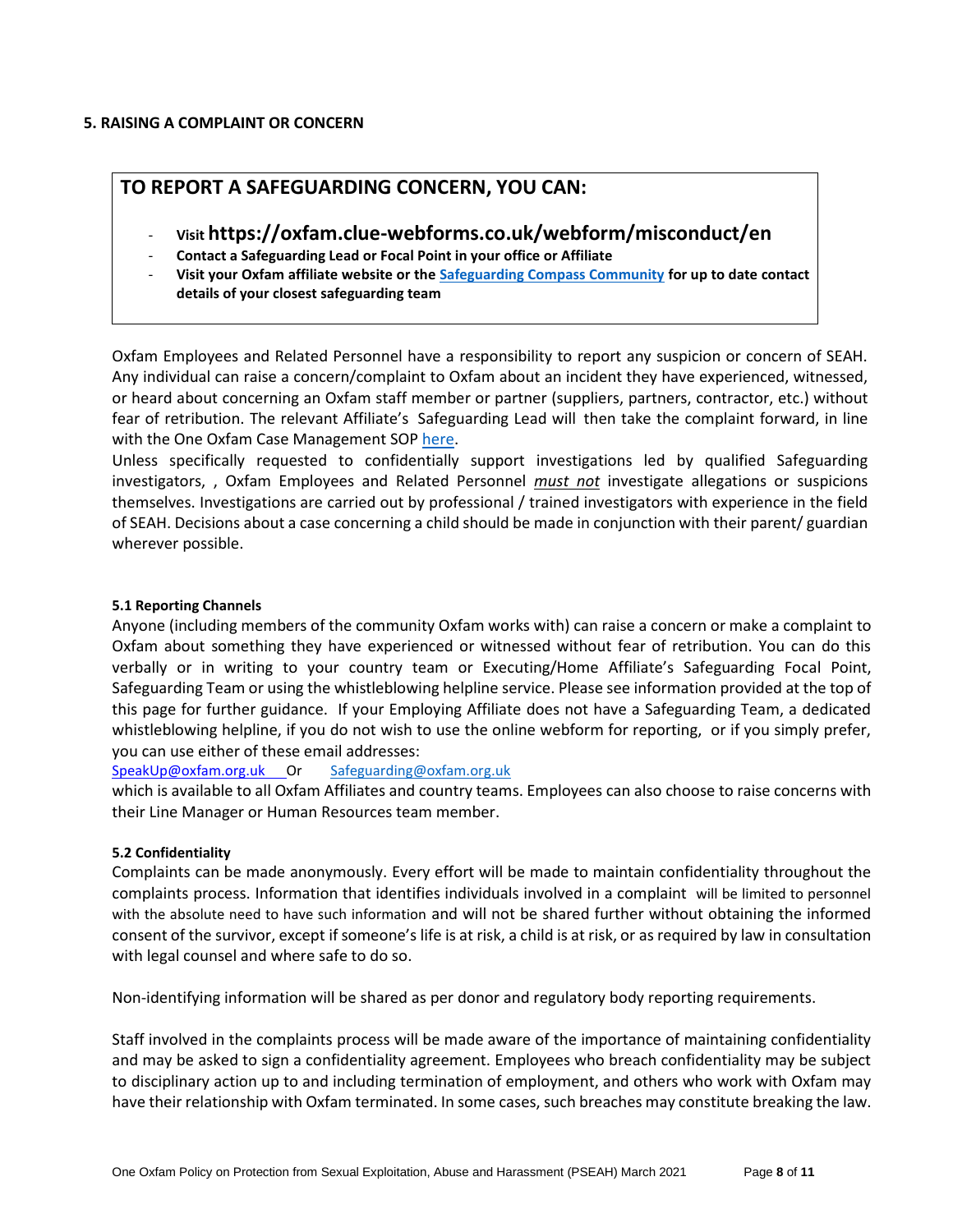#### **5.3 Retaliation against Complainants, Survivors and Witnesses**

Oxfam will take action against anyone, whether they are the subject of a complaint or not, who seek or carry out retaliatory action against complainants, survivors, other witnesses or the subject of complaint. Employees may be subject to disciplinary action, up to and including termination of employment. Others who work with Oxfam may have their relationship with Oxfam terminated.

#### **5.4 Complaints about Oxfam's Partners**

Where Oxfam receives a complaint about a partner organisation, Oxfam will expect the partner to respond safely, quickly and appropriately. Oxfam will assist the partner to ascertain its reporting obligations.

Where appropriate, Oxfam will work with the partner to address the issue through an appropriate independent investigation. If the outcome is that abuse has occurred, ongoing work with the partner cannot involve the individual(s) concerned. If there is reason to believe that an allegation of abuse has been dealt with inappropriately by a partner, then they risk withdrawal of funding or ending the relationship (including networks and consortia).

#### **5.5 Receiving Complaints about External Organisations/Bodies**

Safeguarding complaints raised to Oxfam about other organisations/bodies should be referred to the affiliate safeguarding teams, who will report cases to the relevant organisations involved where safe to do so. Referrals will need to consider circumstances that could indicate a potential risk of harm to an individual or others in the future. Complaints should be referred to local PSEAH working groups, networks, and/or the charity commission/police/donors where appropriate and safe to do so and/or in circumstances that could indicate a potential risk of harm to an individual or others in the future. Oxfam will not investigate cases related to other organisations, but does have an obligation to report.

### <span id="page-8-0"></span>**6. RELATED ONE OXFAM POLICIES AND PROCEDURES**

Please visit the [Safeguarding Compass Community](https://compass.oxfam.org/communities/safeguarding-community/wiki/reporting-safeguarding-concern) for the current Safeguarding policies and procedures and other related documents.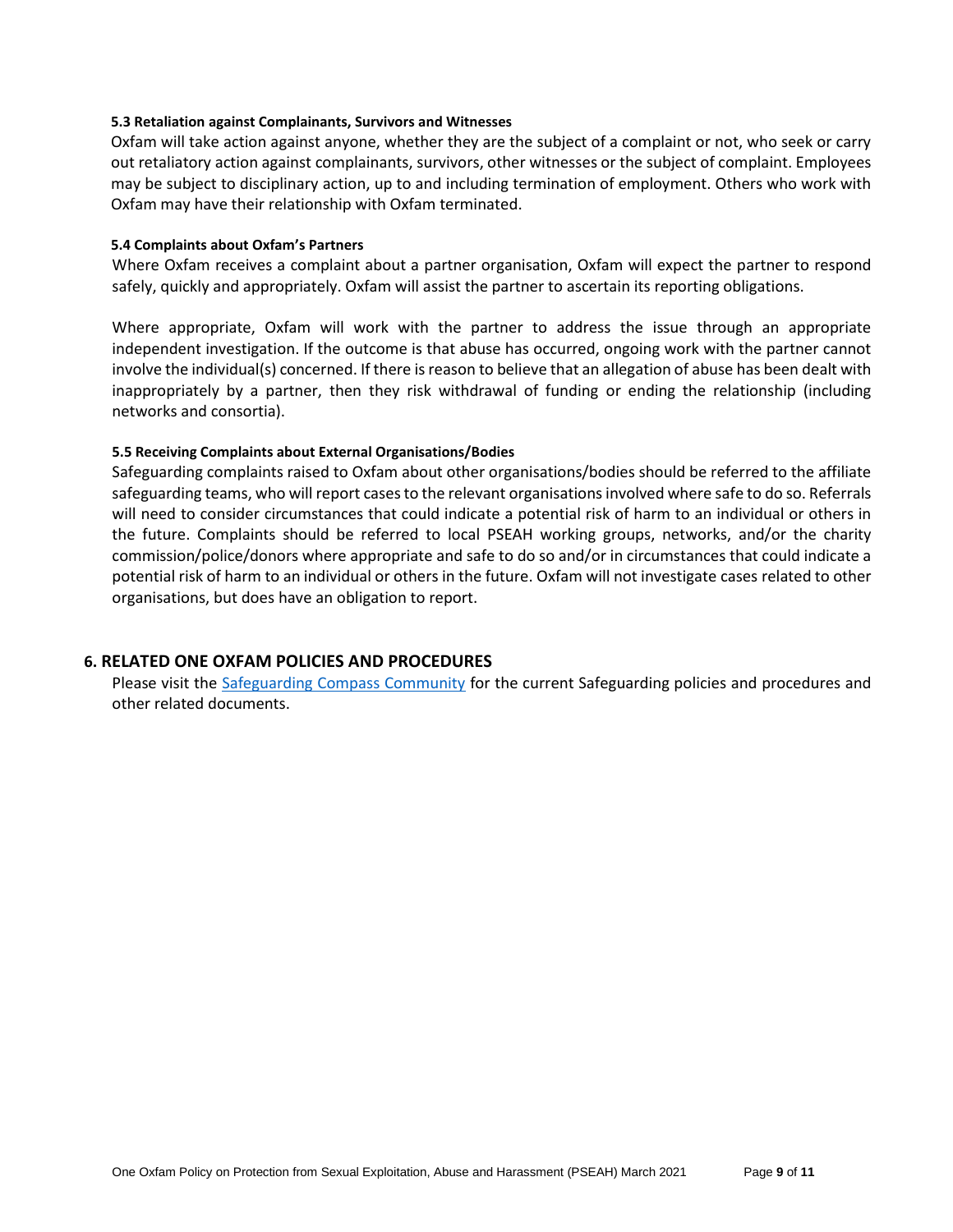### <span id="page-9-0"></span>**ANNEX 1: DEFINITIONS**

**Oxfam Employees and Related Personnel:** The term "Oxfam Employees and Related Personnel" includes all employees of Oxfam International, Oxfam Affiliates and Oxfam Country Offices. The term also includes board members, volunteers, interns, and international and local consultants, day labourers, in addition to individual and corporate contractors of these entities and related personnel. This includes non-Oxfam entities and their employees and individuals who have entered into partnership, sub-grant or sub-recipient agreements with Oxfam.

**Sexual Harassment:** Sexual harassment is any unwelcome sexual advance, request for sexual favour, verbal or physical conduct or gesture of a sexual nature, or any other behaviour of a sexual nature that might reasonably be expected or be perceived to cause offence or humiliation to another. Such conduct will be also be considered sexual harassment when it interferes with work, is made a condition of employment or creates an intimidating, hostile or offensive work environment. While typically involving a pattern of behaviour, it can take the form of a single incident. Sexual harassment may occur between persons of the opposite or same sex. Both males and females can be either the victims or the offenders.

**Sexual Exploitation:** Any actual or attempted abuse of a position of vulnerability, differential power, or trust, for sexual purposes, including, but not limited to, profiting monetarily, socially or politically from the sexual exploitation of another. Oxfam recognises that the terms sexual abuse and exploitation represent a wide spectrum of behaviours and is not limited to the act of sexual intercourse.

**Sexual Abuse:** The actual or threatened physical intrusion of a sexual nature, whether by force or under unequal or coercive conditions. This would include forced marriage and sexual slavery and also includes sexual activity with a child (any person under the age of 18),

**Sexual Relationship:** Includes but is not limited to a staff member or related personnel having a physically intimate relationship, or an online sexually related relationship via social media, text or telephone.

**Child Sexual Abuse:** When a child is used by another child, adolescent or adult for his or her own sexual stimulation or gratification. Sexual abuse involves contact and non-contact activities which encompasses all forms of sexual activity involving children, including exposing a child to online child sexual exploitation material, or taking sexually exploitative images of children.

**Survivor:** The person who it is alleged has been the subject of sexual harassment, abuse or exploitation.

**Complainant:** The person who raises a complaint (this may or may not be the survivor).

**Subject of Complaint/Subject of Concern/ SoC:** The person against whom the allegation, complaint or concern has been raised.

**Suspicion of misconduct:** A concern that has been raised through any of the reporting pathways. This suspicion is assessed at an initial case conference / stakeholder panel.

**Allegation of misconduct:** If, at case conference / stakeholder panel stage there is a decision to investigate the suspicion of misconduct then it is treated as an 'allegation of misconduct'.

**Outcome of Investigation:** Once an allegation is investigated and the investigation report is reviewed, the resulting recommendations are referred to as the 'outcome of investigation'.